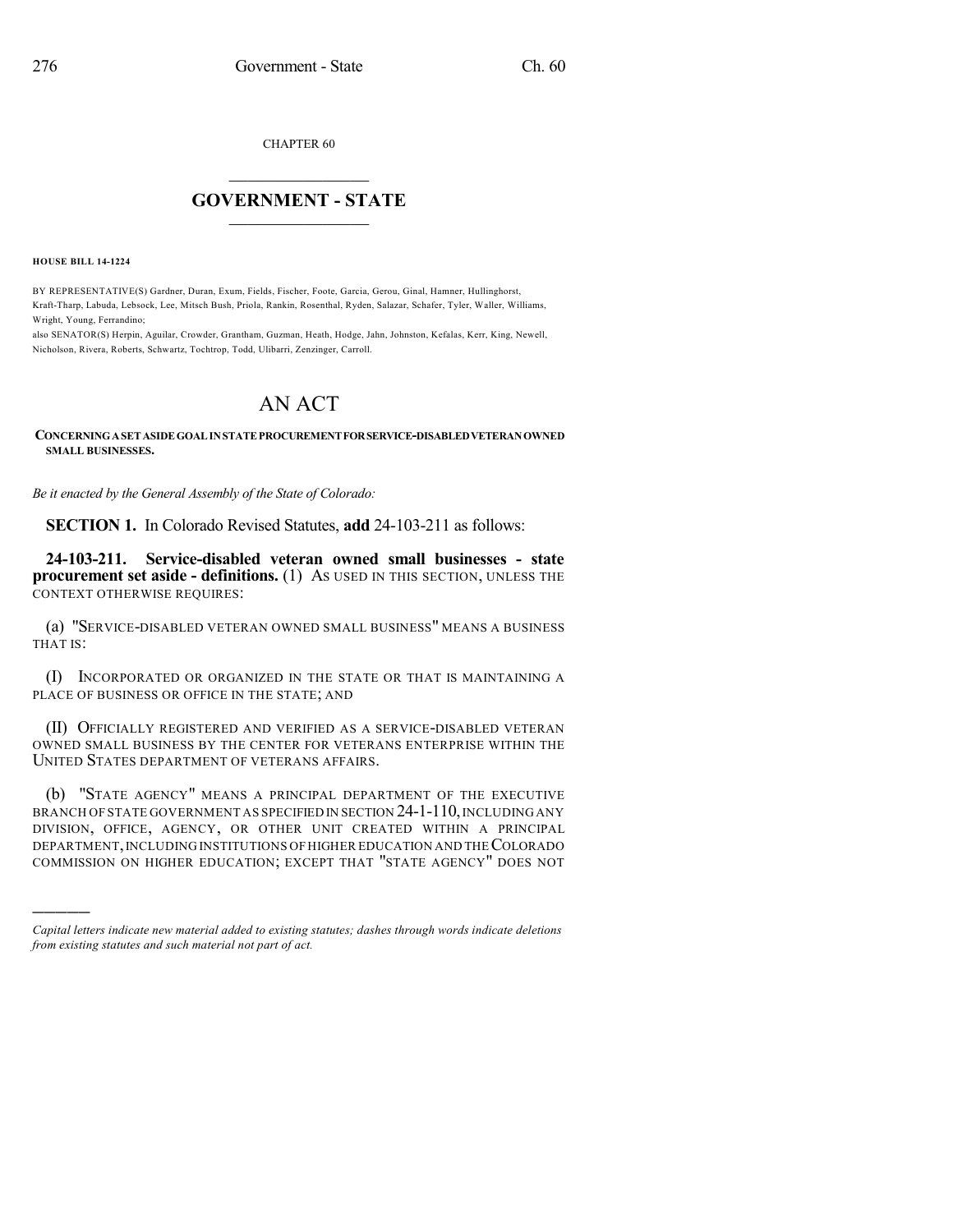INCLUDE THOSE ENTITIES THAT HAVE ELECTED TO BE EXEMPT FROM THE CODE PURSUANT TO SECTION 24-101-105 (1) (b).

(2) IN AWARDING ALL CONTRACTS THAT ARE SUBJECT TO THIS CODE, THE STATE SHALL HAVE THE GOAL OF AWARDING AT LEAST THREE PERCENT OF ALL SUCH CONTRACTS, BY DOLLAR VALUE, TO SERVICE-DISABLED VETERAN OWNED SMALL BUSINESSES. TO SATISFY THIS GOAL, A STATE AGENCY MAY GRANT A PREFERENCE FOR SERVICE-DISABLED VETERAN OWNED SMALL BUSINESSES.

(3) WHEN A STATE AGENCY INTENDS TO AWARD A CONTRACT TO A BUSINESS IN FURTHERANCE OF THE THREE PERCENT GOAL SPECIFIED IN SUBSECTION (2) OF THIS SECTION, THE STATE AGENCY SHALL, PRIOR TO AWARDING THE CONTRACT, REQUIRE THE BUSINESS TO SUBMIT TO THE AGENCY DOCUMENTATION FROM THE UNITED STATES DEPARTMENT OF VETERANS AFFAIRS THAT VERIFIES THAT THE BUSINESS IS A SERVICE-DISABLED VETERAN OWNED SMALL BUSINESS.

(4) ON OR BEFORE SEPTEMBER 30,2015, AND ON OR BEFORE SEPTEMBER 30 EACH YEAR THEREAFTER,THE EXECUTIVE DIRECTOR SHALL SUBMIT A REPORT REGARDING THE STATE'S PROGRESS IN SATISFYING THE THREE PERCENT GOAL ESTABLISHED IN THIS SECTION TO THE DEPARTMENT OF MILITARY AND VETERANS AFFAIRS, THE MEMBERS OF THE COLORADO BOARD OF VETERANS AFFAIRS, AND TO THE MEMBERS OF THE COMMITTEES OF THE HOUSE OF REPRESENTATIVES AND THE SENATE THAT HAVE JURISDICTION OVER STATE AFFAIRS AND VETERANS AFFAIRS. THE REPORT SHALL INCLUDE THE FOLLOWING:

(a) THE TOTAL NUMBER OF CONTRACTS THAT ALL STATE AGENCIES AWARDED TO SERVICE-DISABLED VETERAN OWNED SMALL BUSINESSES IN THE PRIOR FISCAL YEAR AND THE NUMBER OF SUCH CONTRACTS THAT EACH STATE AGENCY AWARDED;

(b) THE TOTAL DOLLAR AMOUNT OF CONTRACTS THAT ALL STATE AGENCIES AWARDED TO SERVICE-DISABLED VETERAN OWNED SMALL BUSINESSES IN THE PRIOR FISCAL YEAR AND THE PERCENTAGE THAT SUCH DOLLAR AMOUNT BEARS TO THE TOTAL DOLLAR AMOUNT OF CONTRACTS AWARDED BY ALL STATE AGENCIES IN THE PRIOR FISCAL YEAR;

(c) THE TOTAL DOLLAR AMOUNT OF CONTRACTS THAT EACH STATE AGENCY AWARDED TO SERVICE-DISABLED VETERAN OWNED SMALL BUSINESSES IN THE PRIOR FISCAL YEAR AND THE PERCENTAGE THAT SUCH DOLLAR AMOUNT BEARS TO THE TOTAL DOLLAR AMOUNT OF CONTRACTS AWARDED BY THE STATE AGENCY IN THE PRIOR FISCAL YEAR; AND

(d) THE TOTAL NUMBER OF SERVICE-DISABLED VETERAN OWNED SMALL BUSINESSES THAT RESPONDED TO SOLICITATION FOR BIDS OR PROPOSALS ISSUED BY ALL STATE AGENCIES IN THE PRIOR FISCAL YEAR AND THE TOTAL NUMBER OF SUCH BUSINESSES THATRESPONDED TO SOLICITATIONS FOR BIDS OR PROPOSALS ISSUED BY EACH STATE AGENCY.